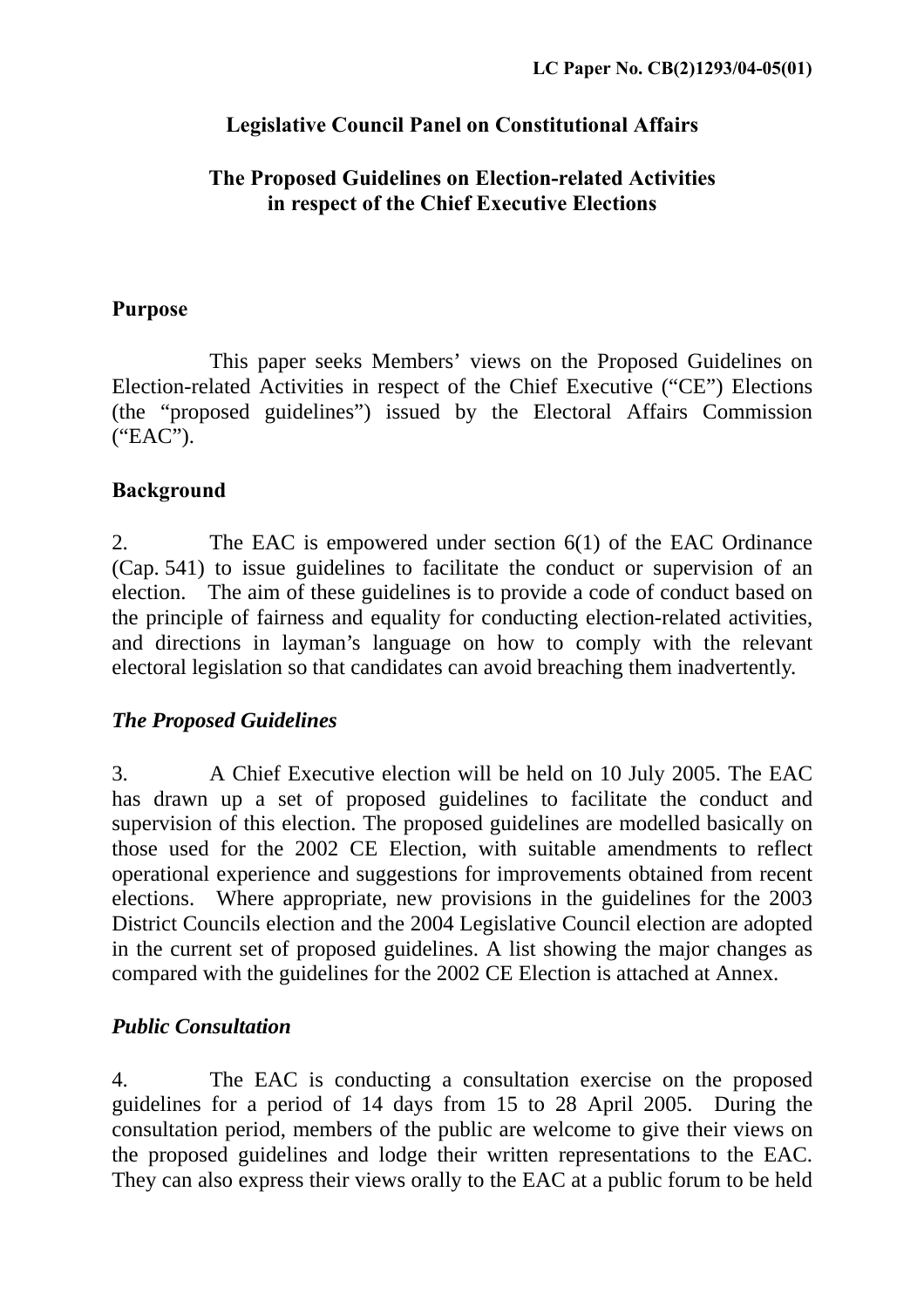on 25 April 2005. Before finalizing the guidelines for issue to candidates and the public, the EAC will take into account the views received during the public consultation period. The final guidelines will be issued to the public in late May before the start of the nomination period for the coming CE election.

5. The proposed guidelines were made public on 15 April 2005, and copies were distributed to Members on the same day.

## **Advice Sought**

6. Members are invited to give their views on the proposed guidelines. Members may also forward their views to the EAC Secretariat direct at 10/F Harbour Centre, 25 Harbour Road, Wan Chai, Hong Kong, or by fax (fax no.: 2511 1682) or e-mail ([eacenq@reo.gov.hk](mailto:eacenq@reo.gov.hk)) before the deadline on 28 April 2005.

Registration and Electoral Office 15 April 2005

LL0300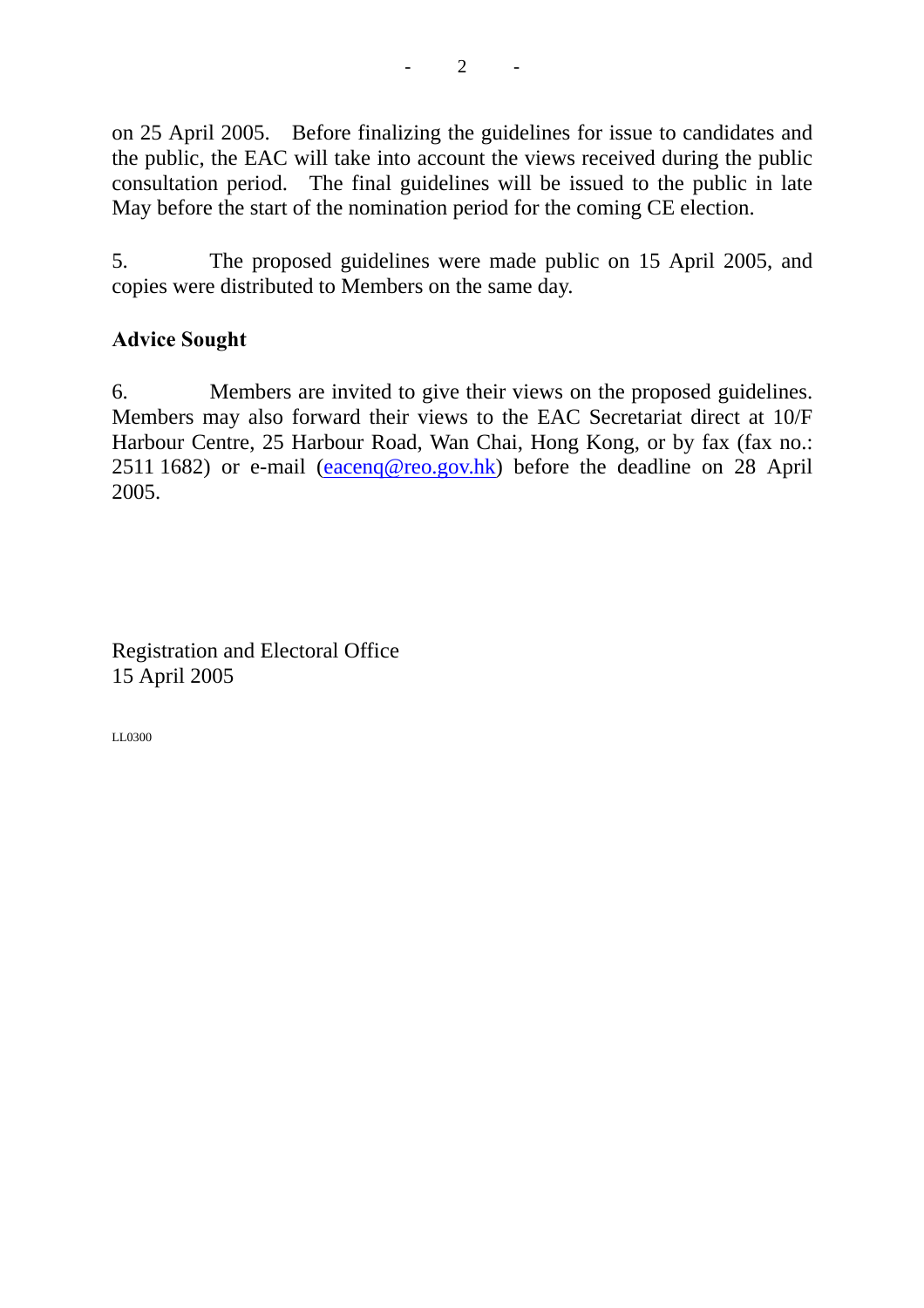# **Major Changes Proposed in the Guidelines for Chief Executive Elections as Compared Against the Guidelines for the 2002 Chief Executive Election**

| <b>Relevant Chapter</b>                                            | <b>Major Changes</b>                                                                                                                                                                                                                                                                                                                                                                                                                                                                                                                               |
|--------------------------------------------------------------------|----------------------------------------------------------------------------------------------------------------------------------------------------------------------------------------------------------------------------------------------------------------------------------------------------------------------------------------------------------------------------------------------------------------------------------------------------------------------------------------------------------------------------------------------------|
| <b>Chapter 1</b><br><b>Introduction</b>                            | A list of the governing legislation for Chief Executive<br>("CE") elections is included for ease of reference (paras.<br>1.2 to 1.12 of the guidelines); and                                                                                                                                                                                                                                                                                                                                                                                       |
|                                                                    | • the aim of the guidelines is spelt out for clarity (paras.<br>1.14 to 1.15).                                                                                                                                                                                                                                                                                                                                                                                                                                                                     |
| <b>Chapter 2</b><br><b>The Election</b><br><b>Committee</b>        | A paragraph is added to explain the composition of the<br>Election Committee (para. 2.2).                                                                                                                                                                                                                                                                                                                                                                                                                                                          |
| <b>Chapter 3</b><br><b>Nomination of</b><br>candidates             | A note is added to remind candidates of the importance of<br>observing the subscription requirements (para. $3.7(a)$ );<br>and<br>an example is included to illustrate how a nomination<br>$\bullet$<br>form submitted to the Returning Officer ("RO") may be<br>rectified within the nomination period (para. 3.11).                                                                                                                                                                                                                              |
| <b>Chapter 5</b><br><b>Polling and</b><br>counting<br>arrangements | The chapter is recast to make it more reader friendly;<br>rules governing the conduct of, and communication with,<br>$\bullet$<br>electors during the poll and the count and measures<br>introduced to safeguard the secrecy of the vote are<br>included (paras. 5.13, 5.16, 5.31, 5.34 and 5.36);<br>new provisions are added to elaborate on how to<br>determine the validity of ballot papers (para. 5.41); and<br>a new part is included to set out the procedures on<br>disposal of documents after the election (paras. 5.44 to<br>$5.46$ ). |
| <b>Chapter 8</b><br><b>Election</b><br><i>advertisements</i>       | New provisions are included to explain the scope and<br>definition of election advertisements in greater detail.<br>In the light of a recommendation in para. 14.60 of the<br>report on the 2004 Legislative Council (LC) Election, it is<br>clarified in the proposed guidelines that a performance                                                                                                                                                                                                                                               |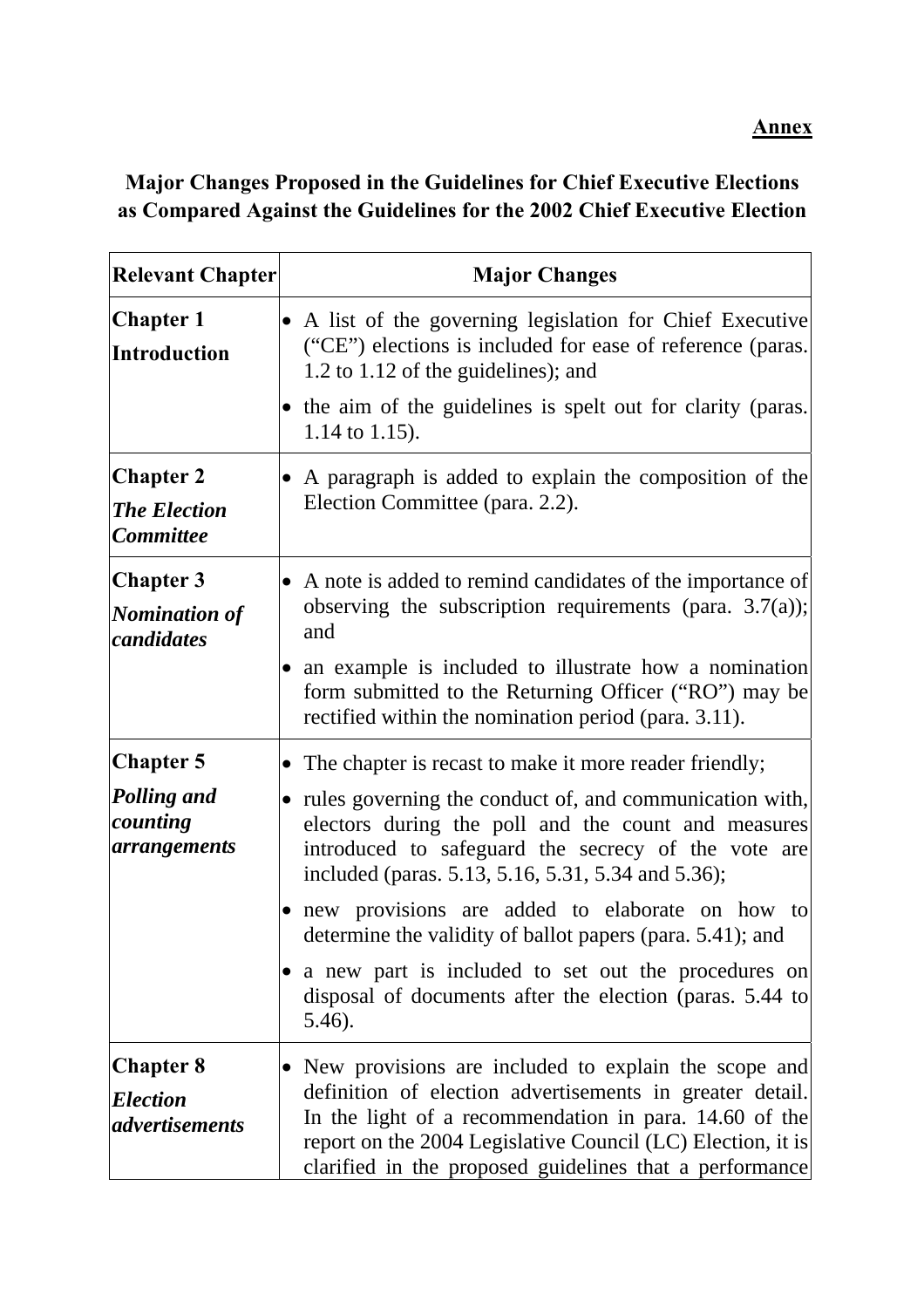| <b>Relevant Chapter</b>                                                                                                                                                        | <b>Major Changes</b>                                                                                                                                                                                                                                                        |
|--------------------------------------------------------------------------------------------------------------------------------------------------------------------------------|-----------------------------------------------------------------------------------------------------------------------------------------------------------------------------------------------------------------------------------------------------------------------------|
|                                                                                                                                                                                | report shown on a website of an incumbent candidate<br>during or before the election period will be regarded as an<br>election advertisement if it is published for the purpose of<br>promoting or prejudicing the election of a candidate<br>(paras. 8.3 to 8.5 and 8.55); |
|                                                                                                                                                                                | more details are included to elaborate on how election<br>should be counted<br>when<br>the<br>election<br>expenses<br>advertisements are published for the purpose of<br>prejudicing the election of candidates (paras. 8.7 to 8.8);                                        |
|                                                                                                                                                                                | more details are included as to how the value of a<br>commercial or non-commercial space for display of<br>election advertisements should be accounted for (para.<br>8.16);                                                                                                 |
|                                                                                                                                                                                | new provisions are added to clarify that if the contents of<br>$\bullet$<br>a candidate's website are changed, the candidate must<br>make a new declaration and deposit two hard copies of<br>the modified pages with the RO (para. 8.41); and                              |
|                                                                                                                                                                                | a new paragraph is added to clarify how election<br>$\bullet$<br>advertisements in folder forms should be sealed for<br>handling by the Post Office under the free postage<br>arrangement (para. 8.66 and Appendix C).                                                      |
| <b>Chapter 9</b><br><b>Election meetings</b>                                                                                                                                   | • Relevant provisions are updated to set out the particulars<br>that have to be included in the notification to the Police<br>on holding of election meetings or public processions and<br>the requirements for such notification (paras. 9.7, 9.8 and<br>$9.12$ ; and      |
|                                                                                                                                                                                | a guidance note on safe conduct of election-related<br>activities issued by the Commissioner of Police is<br>included (para. 9.11 and Appendix E).                                                                                                                          |
| <b>Chapter 10</b><br><i>Electioneering at</i><br>the living or<br><i>working places of</i><br><i>electors, premises</i><br>of organisations<br>to which electors<br>belong and | • New provisions are added to define the scope of<br>electioneering activities in greater detail (para. 10.1);                                                                                                                                                              |
|                                                                                                                                                                                | new provisions are added to request all management<br>bodies of the organisations or buildings concerned to<br>apply fair and equal treatment to all candidates, instead of<br>dealing with each application from them separately (para.<br>10.8);                          |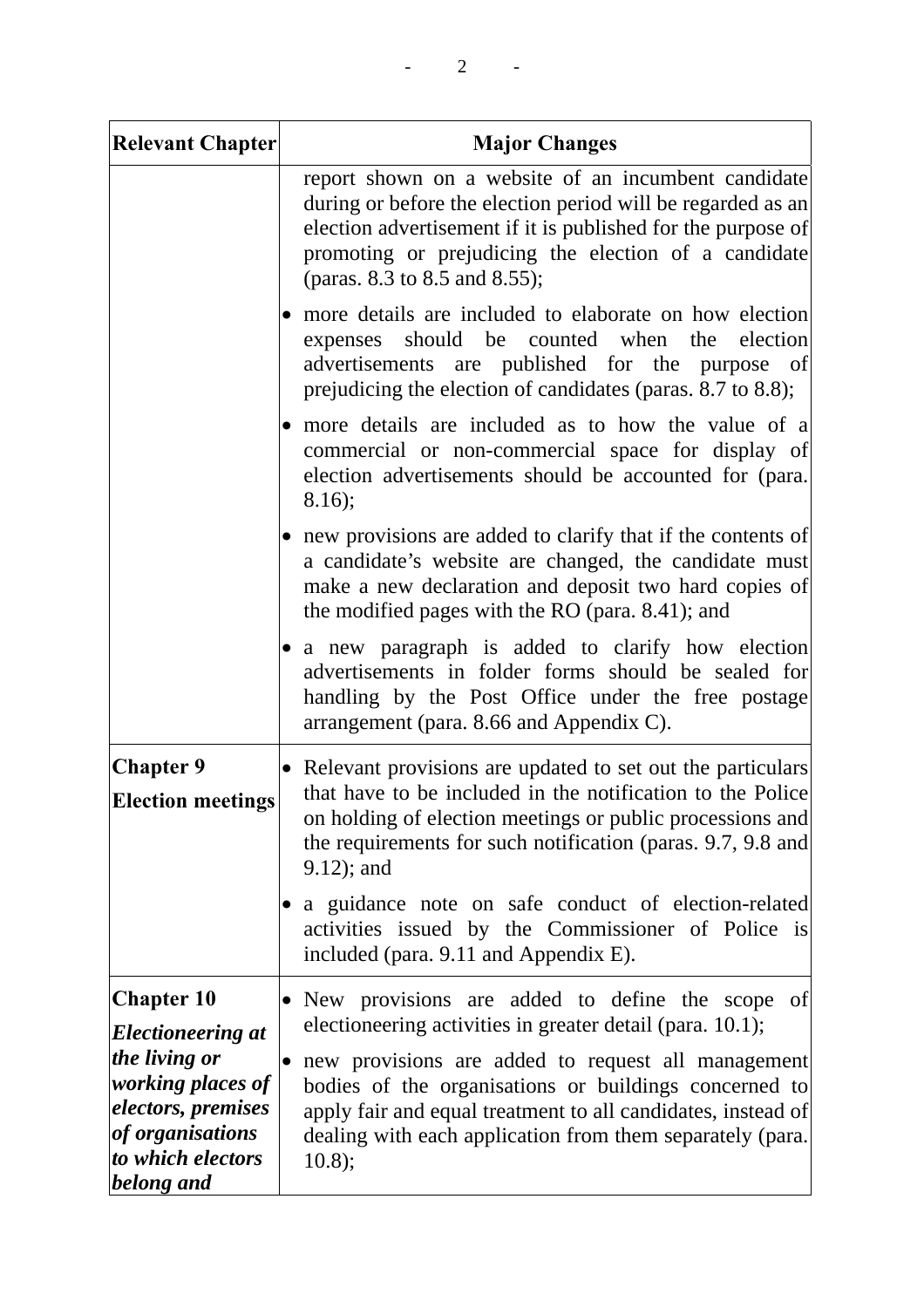| <b>Relevant Chapter</b>                                                                                          | <b>Major Changes</b>                                                                                                                                                                                                                                                                                                                                                                                             |
|------------------------------------------------------------------------------------------------------------------|------------------------------------------------------------------------------------------------------------------------------------------------------------------------------------------------------------------------------------------------------------------------------------------------------------------------------------------------------------------------------------------------------------------|
| buildings which<br>electors frequent                                                                             | • new provisions are added to require all persons who put<br>up any publicity materials, including those which do not<br>look election-related, in the nomination period at private<br>premises should declare to the management body<br>concerned in writing whether they are candidates or<br>intend to stand as candidates in the election (para. 10.11);<br>and                                              |
|                                                                                                                  | a guidance note on personal data privacy in respect of<br>electioneering activities prepared by the Office of the<br>Privacy Commissioner for Personal Data is included<br>(para. 10.15 and Appendix H).                                                                                                                                                                                                         |
| <b>Chapter 11</b><br><b>Election</b><br>broadcasting,<br><i>media reporting</i><br>and election<br><i>forums</i> | • As recommended in paras. 14.57-14.58 of the report on<br>the 2004 LC Election, new provisions are added to clarify<br>that service providers which are not licensable under the<br>Broadcasting Ordinance are allowed to carry election<br>advertisements territory wide (para. 11.2);                                                                                                                         |
|                                                                                                                  | new provisions are added to allow candidates to take part<br>freely in non election-related programmes in which the<br>'equal time' principle will not apply (para. 11.3);                                                                                                                                                                                                                                       |
|                                                                                                                  | • new provisions are added to clarify that comments made<br>by broadcasters for the purpose of promoting or<br>prejudicing candidate(s) will be treated as election<br>advertisements if reference can be made from the<br>materials to identify the candidate(s) being promoted or<br>prejudiced (para. 11.7);                                                                                                  |
|                                                                                                                  | the relevant provisions are amended to clarify that a guest<br>presenter should not appear in any programme in his<br>normal programme role after his declaration of intention<br>to run for the election or during the election period if he<br>becomes a candidate (para. 11.8);                                                                                                                               |
|                                                                                                                  | • the relevant provisions are amended to clarify that a<br>person who has contracted to appear as presenter, regular<br>contributor or singer should try his utmost endeavour to<br>request the person(s) responsible not to broadcast his<br>appearance in any media after his declaration of intention<br>to run for the election or during the election period if he<br>becomes a candidate (para. 11.9); and |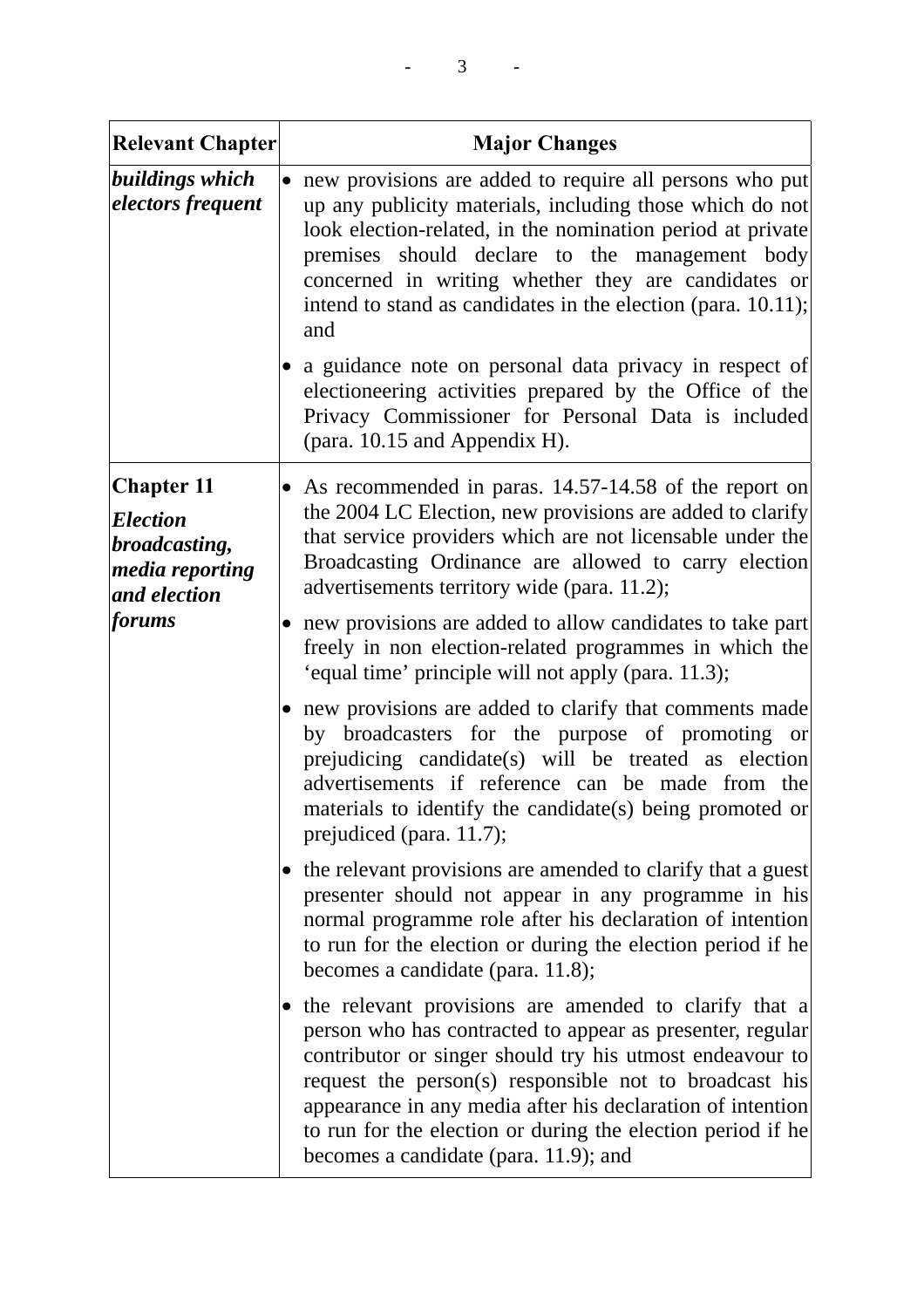| <b>Relevant Chapter</b>                                                                                                                  | <b>Major Changes</b>                                                                                                                                                                                                                                                    |
|------------------------------------------------------------------------------------------------------------------------------------------|-------------------------------------------------------------------------------------------------------------------------------------------------------------------------------------------------------------------------------------------------------------------------|
|                                                                                                                                          | new provisions are added to advise broadcasters to invite<br>all candidates to attend election forums and appeal to<br>organisations such as schools to invite all candidates to<br>attend any such forums (paras. 11.15 to 11.17).                                     |
| <b>Chapter 12</b><br>Use of sound<br>amplifying device<br>and broadcasting<br>vans                                                       | A definition on amplification device is added (para.<br>12.3);                                                                                                                                                                                                          |
|                                                                                                                                          | • the relevant provisions are amended to set out that<br>making a nuisance by using megaphone, or other device<br>or instrument for magnifying sound is an offence under<br>the Noise Control Ordinance (para. 12.4); and                                               |
|                                                                                                                                          | new provisions are added to remind candidates to observe<br>traffic regulations on seating requirements, wearing of<br>seat belts, etc and not to stand up in moving vehicles<br>(para. 12.6).                                                                          |
| <b>Chapter 13</b><br><i><b>Electioneering</b></i><br><i>activities</i><br>conducted in<br>schools or<br>participated by<br>school pupils | A new chapter is added as recommended in paras. 12.4 to<br>12.5 of the report on the 2002 CE Election. The content<br>of the chapter is adapted from Chapter 13 of the<br>guidelines for LC elections.                                                                  |
| <b>Chapter 14</b><br><b>Prohibition</b><br>against<br>canvassing<br><i>activities outside</i><br>polling station                         | New provisions are added to specify that the RO should<br>$\bullet$<br>issue a notice to candidates requiring them to remove<br>their election advertisements posted at the private<br>premises within the No Canvassing Zone on the polling<br>day (para. 14.12).      |
| <b>Chapter 15</b><br><b>Exit poll</b>                                                                                                    | New provisions are added to specify that details of<br>persons or organisations which are allowed to conduct<br>exit polls will be announced to the public prior to the<br>polling day, and such details will also be displayed at the<br>polling station (para. 15.4). |
| <b>Chapter 16</b><br><b>Election expenses</b>                                                                                            | The relevant provisions are amended to clarify that the<br>$\bullet$<br>term "candidate" includes a person who has publicly<br>declared an intention to stand for election at any time                                                                                  |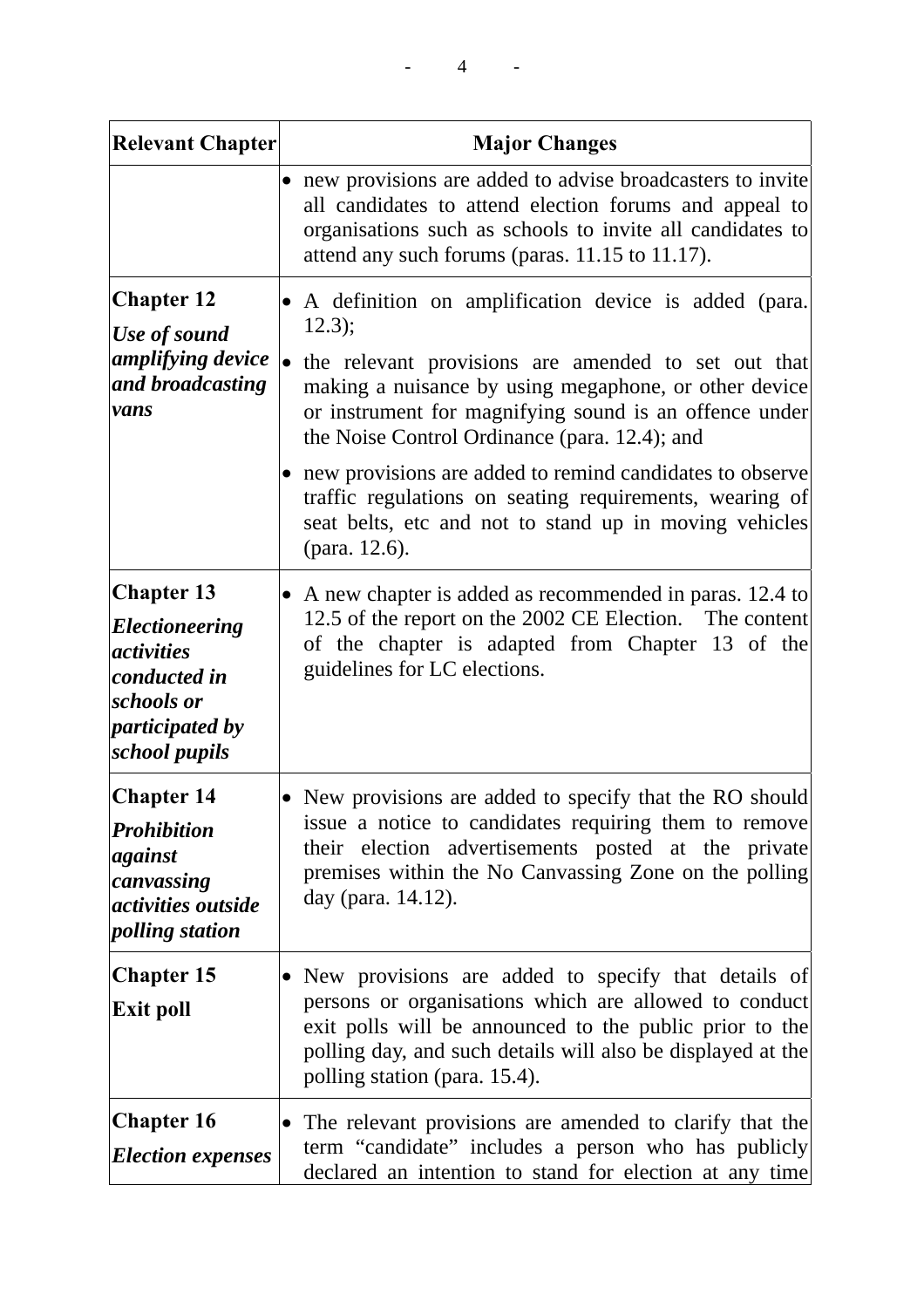| <b>Relevant Chapter</b>                                    | <b>Major Changes</b>                                                                                                                                                                                                                                                                                                                               |
|------------------------------------------------------------|----------------------------------------------------------------------------------------------------------------------------------------------------------------------------------------------------------------------------------------------------------------------------------------------------------------------------------------------------|
| and donations                                              | before the close of nominations for the election,<br>regardless of whether he has submitted his nomination<br>form or after the submission of the nomination form, his<br>nomination is ruled invalid by the RO (para. 16.2);                                                                                                                      |
|                                                            | • the relevant provisions are amended to elaborate on the<br>deadline for submission of the return and declaration of<br>election expenses and donations to the Chief Electoral<br>Officer, in order to reflect the latest amendment to the<br>Elections (Corrupt and Illegal Conduct) Ordinance (Cap<br>554) in this regard (para. $16.23$ ); and |
|                                                            | new provisions are added to remind candidates that it is a<br>corrupt conduct if a candidate makes a statement that he<br>knows or ought to know is materially false or misleading<br>in an election return (para. 16.26).                                                                                                                         |
| <b>Chapter 17</b><br><b>Corrupt</b> and<br>illegal conduct | a new paragraph is added to specify that a candidate who<br>$\bullet$<br>fails to provide printing details or deposit copies of<br>election advertisements with the RO commits an offence,<br>but he may apply to the court for an order to relief him<br>from penalties under certain circumstances (para. 17.25).                                |
| <b>Chapter 18</b><br>Namedropping                          | • More clarification is added as to why written consent of<br>support is needed and as to what amounts to "support"<br>(para. $18.1$ );                                                                                                                                                                                                            |
|                                                            | more clarification is added on the use of title of office<br>bearer (para. $18.4$ );                                                                                                                                                                                                                                                               |
|                                                            | more clarification is added on whether a candidate needs<br>$\bullet$<br>to share the expenses for the election advertisements if he<br>appears in another candidate's election advertisement to<br>indicate his support (para. 18.9);                                                                                                             |
|                                                            | a new provision is added on the addition of a caption to a<br>photograph in an election advertisement as a means to<br>minimize misunderstanding regarding consent of support<br>(para. 18.10); and                                                                                                                                                |
|                                                            | new provisions are added to advise the candidates not to<br>distribute their election advertisements together with any<br>materials published by any person, organisation, or<br>government agency or department (para. 18.11).                                                                                                                    |